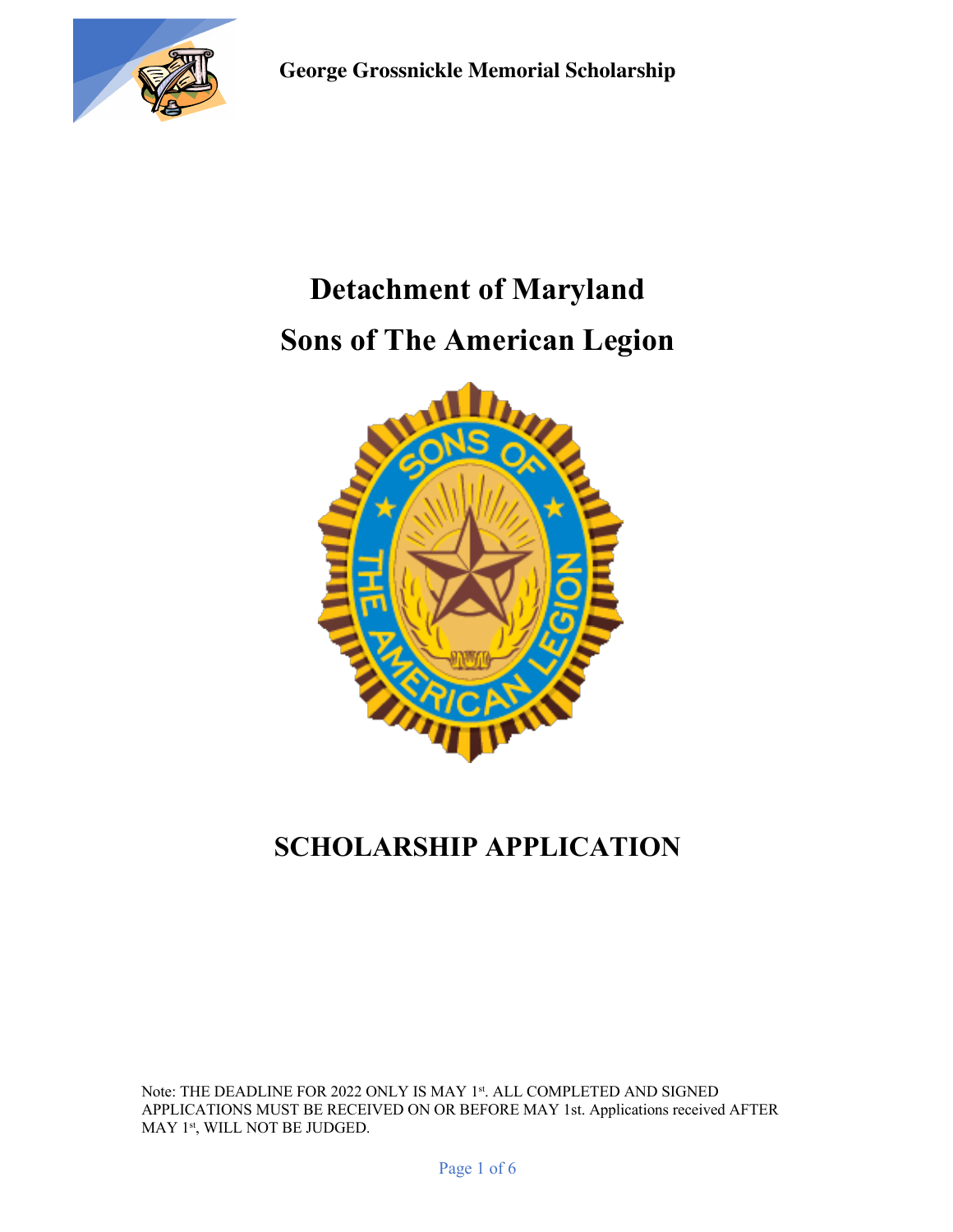

#### **GENERAL INFORMATION**

In accordance with its Americanism Program, the Detachment of Maryland Sons of The American, has established four \$2,000.00 Memorial Scholarship Grants to assist youth in furthering their education beyond high school.

The scholarships shall be offered to young men and women who are:

- A citizen of the United States of America who appreciates the value of education and is willing to work hard to achieve success; and
- A graduating senior or a high school graduate, by the prescribed application submittal date, who plans to attend an accredited college, university or trade school on a full-time basis; or
- A previous scholarship winner attending college full-time may re-apply (There is no implied guarantee of renewal)

These scholarships will be awarded with preference given to a recipient in the following order:

- A Detachment of Maryland, Sons of The American Legion member in good standing.
- A descendant of a deceased or living Department of Maryland, American Legion Legionnaire.
- The son or daughter of a Military person on active duty or of an honorably discharged, separated, or retired U.S. Military veteran.
- A student from the state of Maryland environs.

All candidates must submit a formal George Grossnickle Memorial Scholarship application with the necessary information and attachments **post-marked on or before May 1** to:

> SCHOLARSHIP COMMITTEE Detachment of Maryland Sons of The American Legion 19040 Festival Drive, Boyds, MD 20841

#### **PLEASE ENSURE ALL MATERIAL IS INCLUDED IN APPLICATION PACKAGE. THE SCHOLARSHIP COMMITTEE WILL ONLY JUDGE COMPLETED PACKAGES**

Scholarship achievement will constitute a prime criterion by which applicant will be judged. Other criteria which will be taken into consideration include leadership, character, school activities, and community service. The decision of the Scholarship Committee is final.

The successful recipient of the scholarship awards will be announced at the Detachments Annual Convention, or no later than July 31<sup>st</sup> of the calendar year. The grant itself will be made payable to any accredited college, university or trade school upon submission of a tuition statement from the educational institution.

Note: THE DEADLINE FOR 2022 ONLY IS MAY 1st. ALL COMPLETED AND SIGNED APPLICATIONS MUST BE RECEIVED ON OR BEFORE MAY 1st. Applications received AFTER MAY 1<sup>st</sup>, WILL NOT BE JUDGED.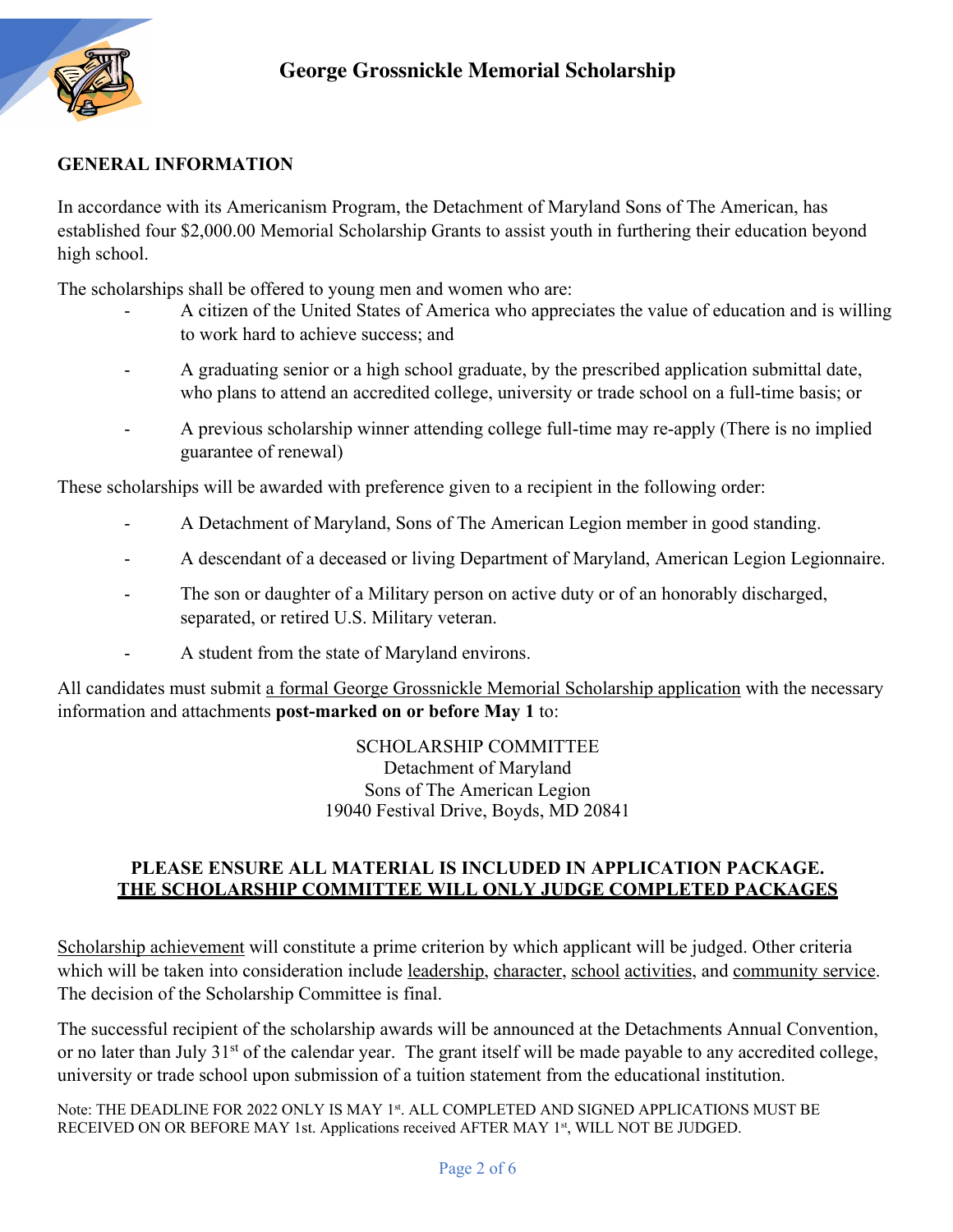

#### **2022 SCHOLARSHIP APPLICATION**

#### *Check the box that applies:*

 2022 High School Graduate 2021 Scholarship Recipient

#### **Applicant Information**

|                                                                                | Member of The Sons of The American Legion or American Legion Auxiliary # |
|--------------------------------------------------------------------------------|--------------------------------------------------------------------------|
|                                                                                |                                                                          |
| <b>School Information</b>                                                      |                                                                          |
|                                                                                |                                                                          |
|                                                                                |                                                                          |
|                                                                                |                                                                          |
| College, University, or Trade School applicant Plans to attend or is attending |                                                                          |
|                                                                                |                                                                          |

Note: THE DEADLINE FOR 2022 ONLY IS MAY 1st. ALL COMPLETED AND SIGNED APPLICATIONS MUST BE RECEIVED ON OR BEFORE MAY 1st. Applications received AFTER MAY 1st, WILL NOT BE JUDGED.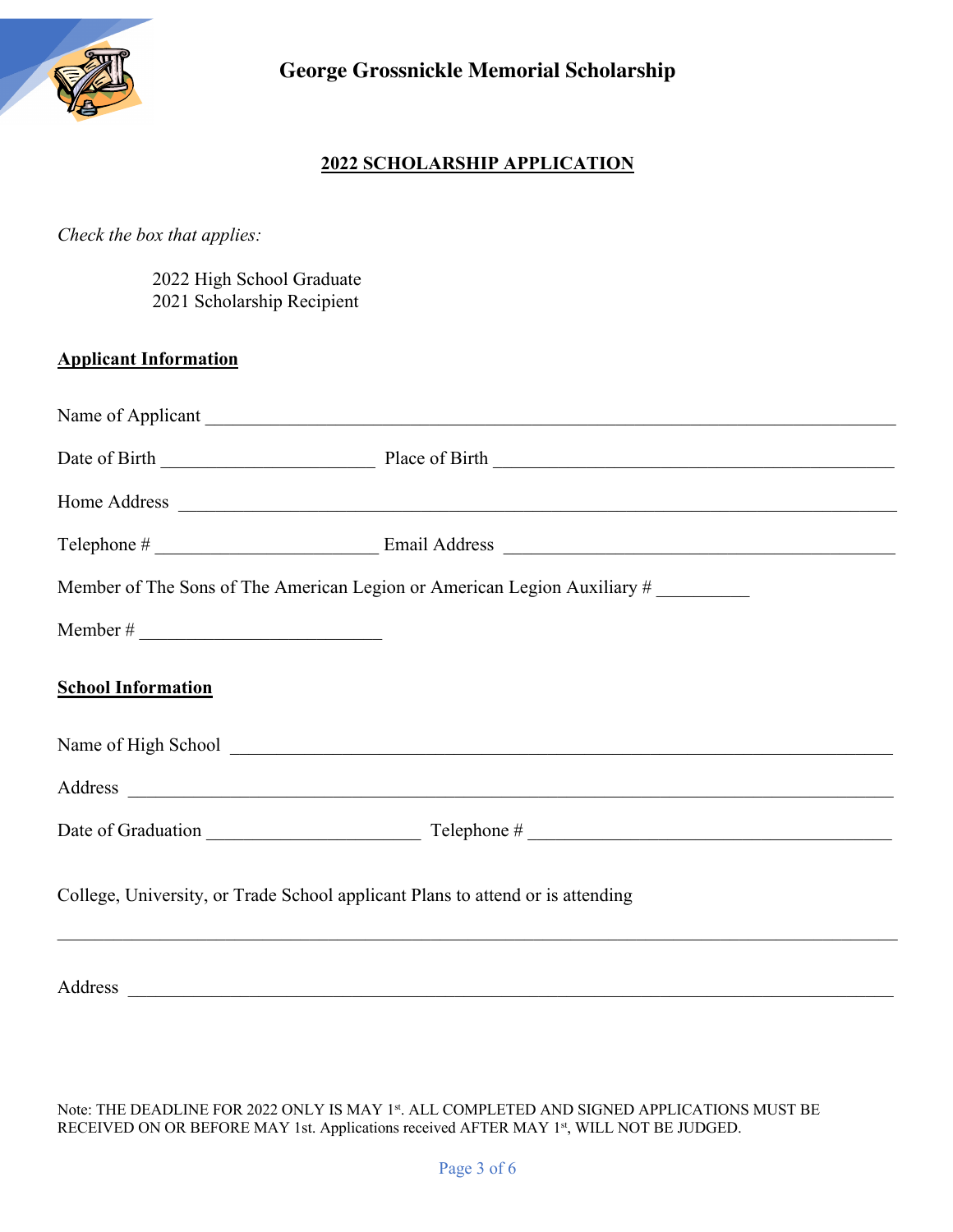

#### **Parent/ Guardian Information**

|      |                                                | Member of The American Legion Post # ______ Member of The Sons of The American Legion Sqd #         |
|------|------------------------------------------------|-----------------------------------------------------------------------------------------------------|
|      | Member of The American Legion Auxiliary Unit # |                                                                                                     |
|      |                                                |                                                                                                     |
|      |                                                |                                                                                                     |
|      |                                                |                                                                                                     |
|      |                                                |                                                                                                     |
|      |                                                | Member of The American Legion Post # _______ Member of The American Legion Auxiliary Unit # _______ |
|      |                                                | School Activities (Please Include Separate list of activities if more space is needed than below)   |
| Year | <b>Organization</b>                            | Position                                                                                            |
|      |                                                |                                                                                                     |
|      |                                                |                                                                                                     |
|      |                                                |                                                                                                     |

Note: THE DEADLINE FOR 2022 ONLY IS MAY 1st. ALL COMPLETED AND SIGNED APPLICATIONS MUST BE RECEIVED ON OR BEFORE MAY 1st. Applications received AFTER MAY 1st, WILL NOT BE JUDGED.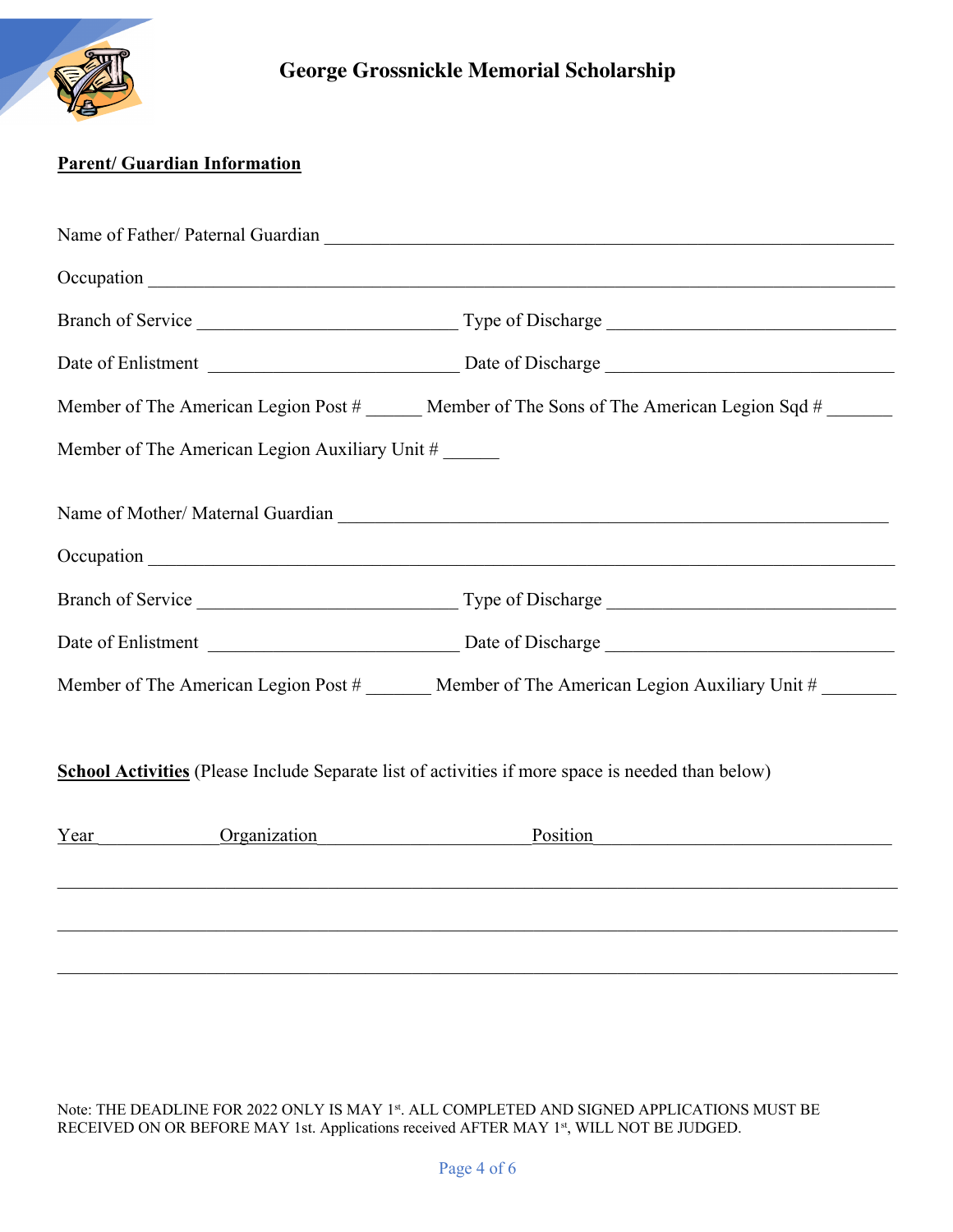

### **George Grossnickle Memorial Scholarship**

|                   | Organization            | Position                                                                                                                                                                    |
|-------------------|-------------------------|-----------------------------------------------------------------------------------------------------------------------------------------------------------------------------|
|                   |                         |                                                                                                                                                                             |
|                   |                         |                                                                                                                                                                             |
|                   |                         |                                                                                                                                                                             |
|                   |                         |                                                                                                                                                                             |
|                   |                         | Sons of The American Legion Activities (Please Include Separate list of activities if more space is needed                                                                  |
| than below)       |                         |                                                                                                                                                                             |
|                   |                         | Participation in Sons of The American Legion activities such as holding a Squadron, District or Detachment<br>position (Commander, Sgt-At-Arms, Youth Activity Chair, etc.) |
| Year              | Sqd/District/Detachment | Position                                                                                                                                                                    |
|                   |                         |                                                                                                                                                                             |
|                   |                         |                                                                                                                                                                             |
|                   |                         |                                                                                                                                                                             |
|                   |                         |                                                                                                                                                                             |
|                   |                         |                                                                                                                                                                             |
|                   |                         | Participation in supporting any of The American Legion – 4 Pillars                                                                                                          |
|                   |                         | Veterans Affairs & Rehabilitation, National Security, Americanism and Children & Youth                                                                                      |
|                   |                         |                                                                                                                                                                             |
|                   |                         |                                                                                                                                                                             |
|                   |                         |                                                                                                                                                                             |
|                   |                         |                                                                                                                                                                             |
|                   |                         | Please place a circle around any American Legion Americanism Program in which you have participated.                                                                        |
| <b>Boys State</b> |                         | Dates                                                                                                                                                                       |
| Girls State       |                         |                                                                                                                                                                             |
|                   | H.S. Oratorical Contest | Dates<br>Dates                                                                                                                                                              |

Note: THE DEADLINE FOR 2022 ONLY IS MAY 1<sup>st</sup>. ALL COMPLETED AND SIGNED APPLICATIONS MUST BE RECEIVED ON OR BEFORE MAY 1st. Applications received AFTER MAY 1st, WILL NOT BE JUDGED.